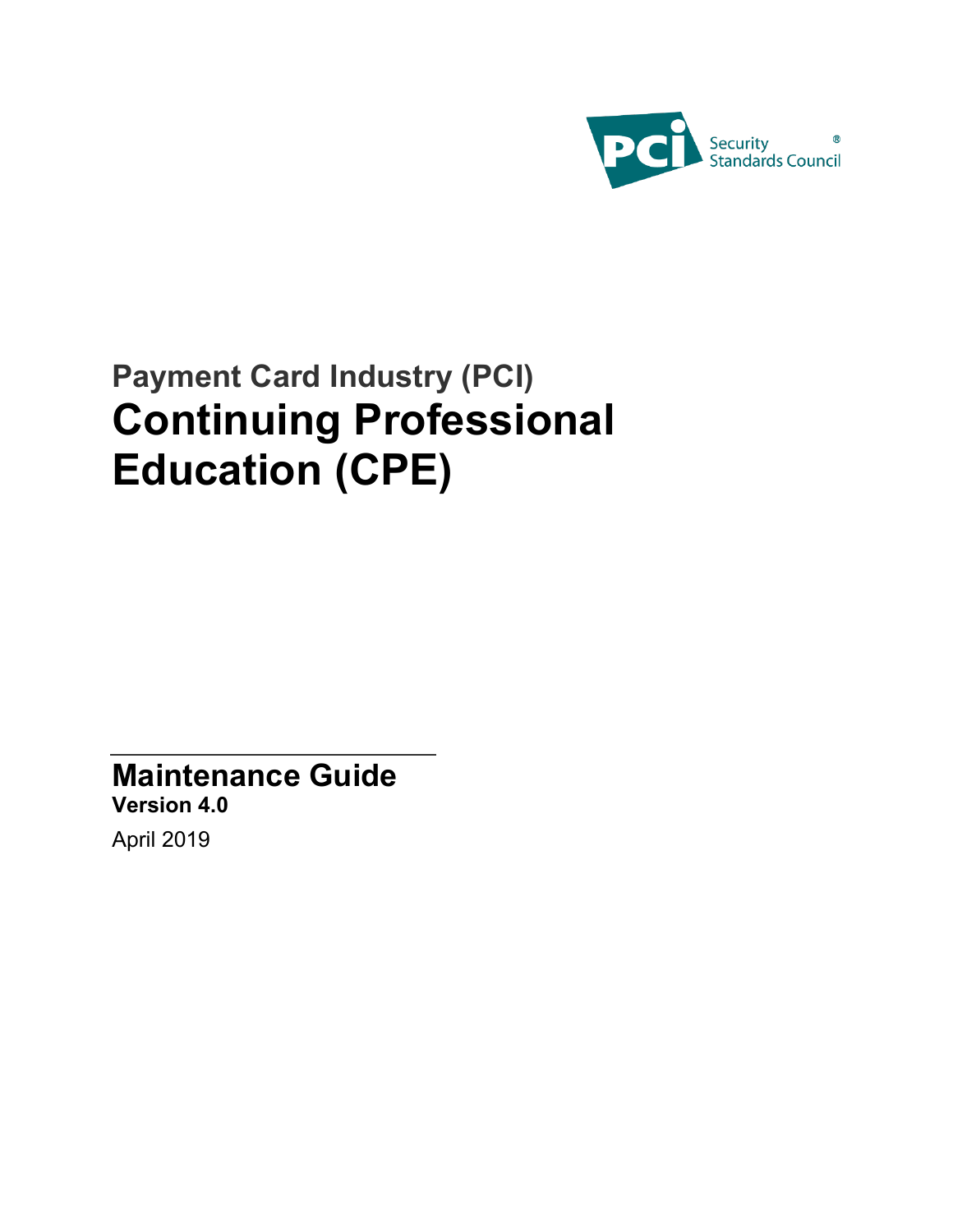

## **Document Changes**

| <b>Date</b>      | <b>Version</b> | <b>Description</b>                                                                                                                                                                                                        |  |
|------------------|----------------|---------------------------------------------------------------------------------------------------------------------------------------------------------------------------------------------------------------------------|--|
| May 2014         | 1.0            | CPE Maintenance Guide v1.0, this is the first release of the CPE<br>Maintenance Guide.                                                                                                                                    |  |
| <b>July 2014</b> | 1.1            | Change the PCIP CPE requirement from none to 10 per year.                                                                                                                                                                 |  |
| November 2014    | 1.2            | Change the QIR CPE requirement from none to 10 per year.                                                                                                                                                                  |  |
| September 2016   | 2.0            | Updated to reflect the new CPE reporting process for QSAs in the<br>PCI Portal. Clarification provided regarding annual limits. Clarification<br>provided for CPE evidence documentation. Minor edits and<br>corrections. |  |
| March 2018       | 3.0            | Updated to reflect the CPE reporting requirements for Associate<br>QSAs, 3DS Assessors and removal of QIR CPE reporting<br>requirements.                                                                                  |  |
| April 2019       | 4.0            | Updated to reflect the CPE reporting requirements for the Qualified<br>PIN Assessors and Card Production Security Assessors - Physical.<br>Clarification provided on the reporting of CPEs.                               |  |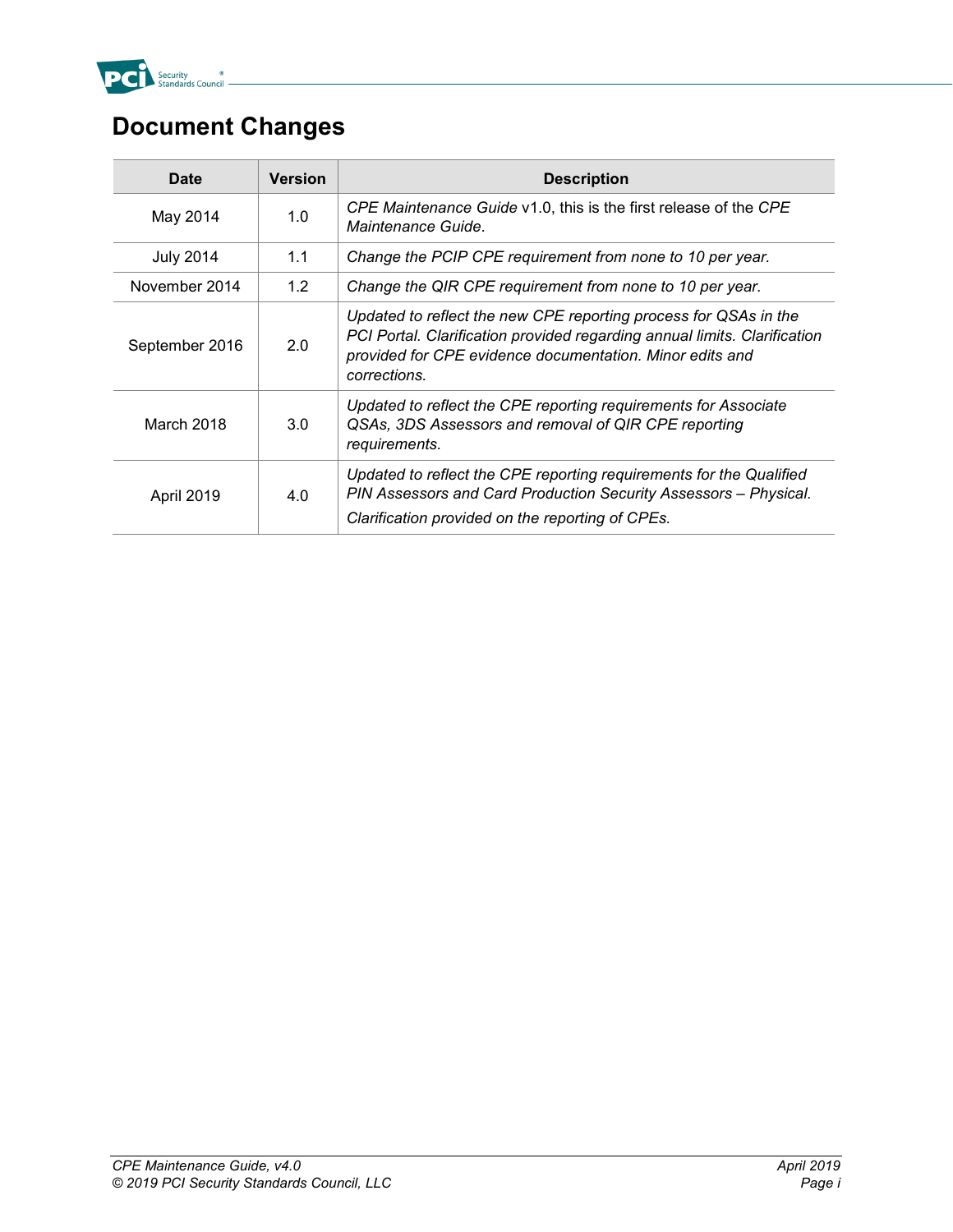

## **Table of Contents**

| $\blacktriangleleft$ |    |                                                                      |  |
|----------------------|----|----------------------------------------------------------------------|--|
|                      |    |                                                                      |  |
| $\mathbf 2$          |    | Eligible Activities to Obtain CPE Credits and Acceptable Evidence  4 |  |
|                      | 21 |                                                                      |  |
| 3                    |    |                                                                      |  |
| 4                    |    |                                                                      |  |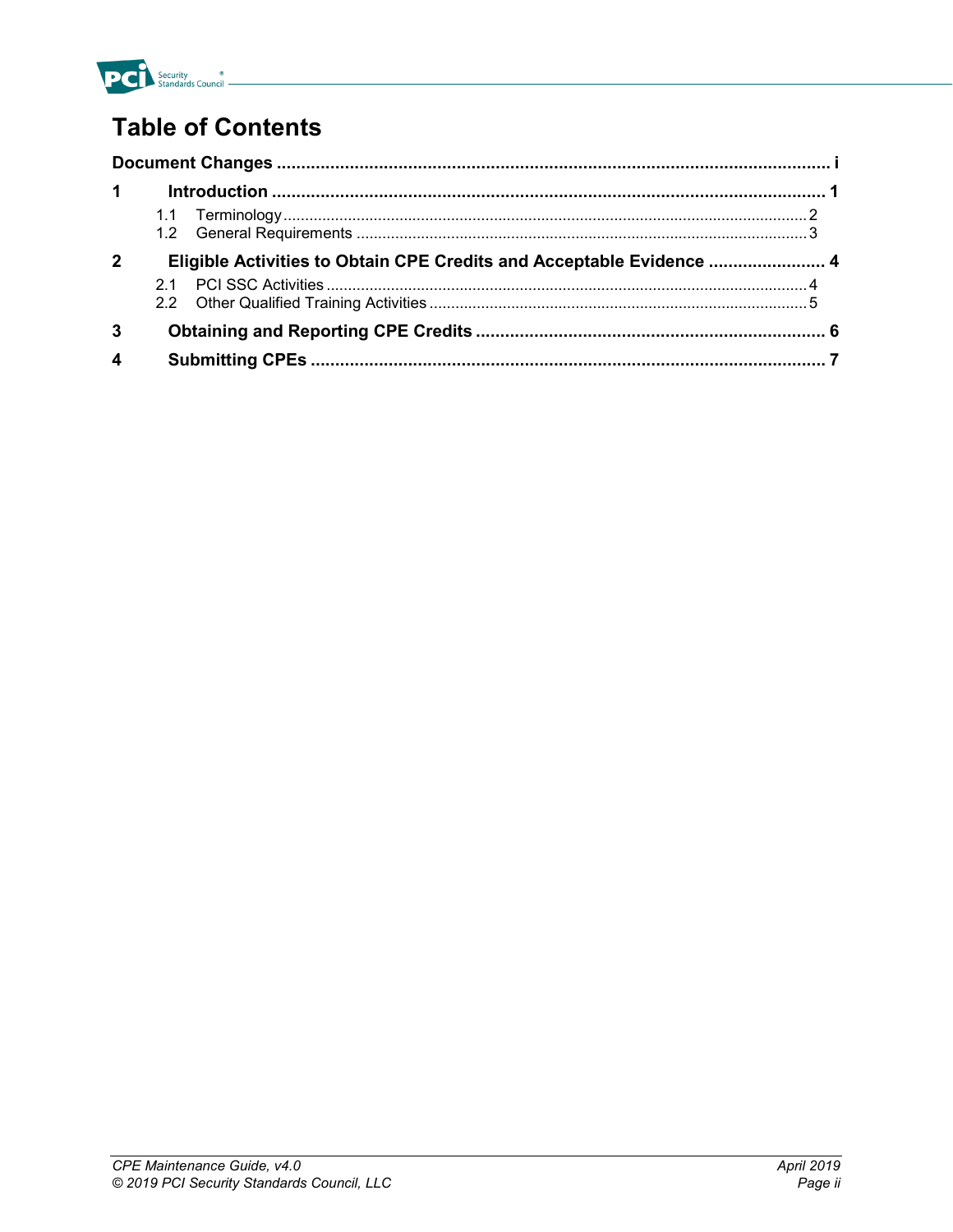

### **1 Introduction**

Continuing professional education is an important component of a PCI SSC Qualification. Staying up-to-date with the latest knowledge, techniques, and insights helps support the Program Participant's ability to effectively conduct the tasks and responsibilities associated with a PCI SSC Qualification. This document provides a guide for eligible activities and includes the process for reporting Continuing Professional Education (CPE) credits to PCI SSC.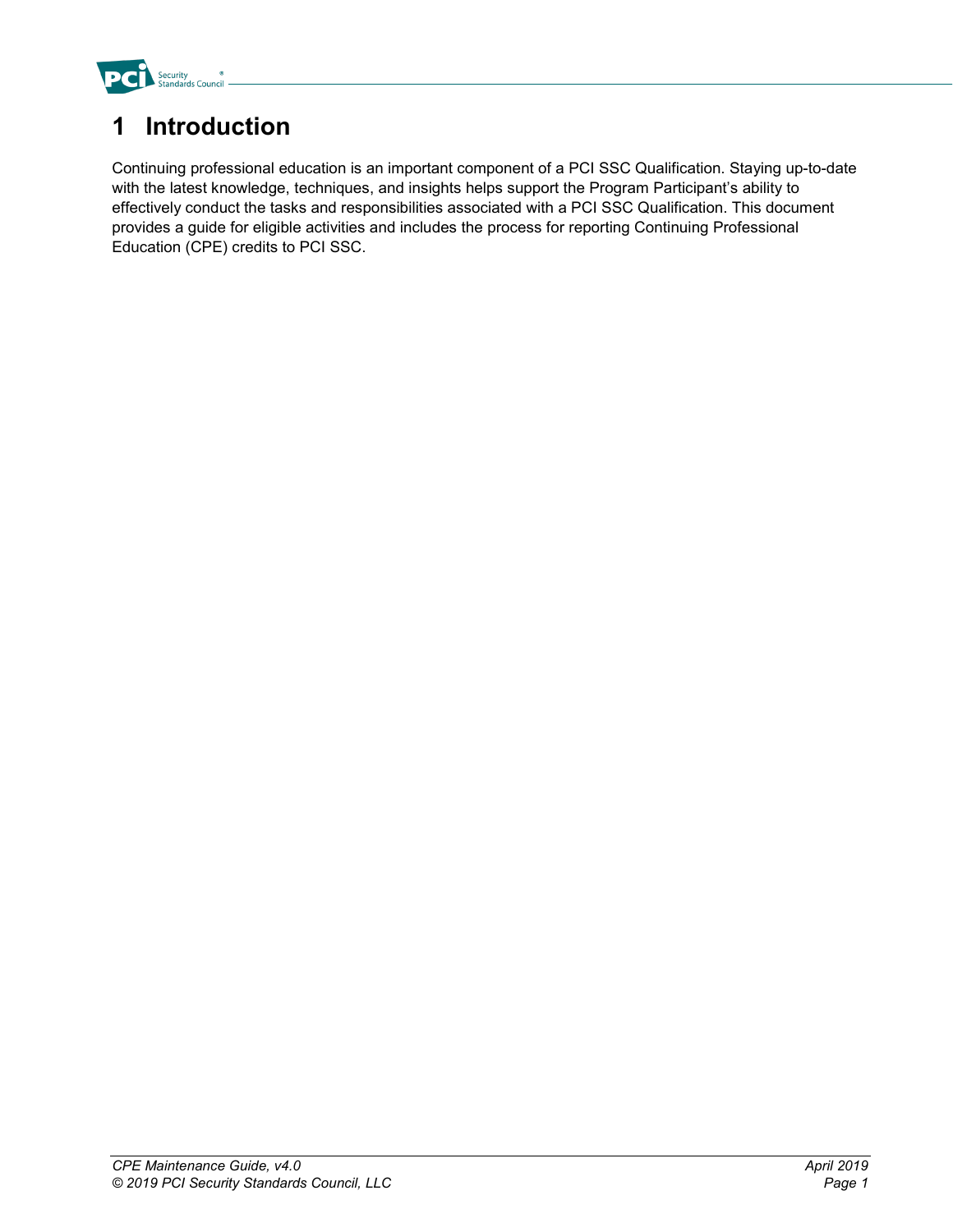

#### **1.1 Terminology**

Throughout this document, the terms listed below shall have the meanings shown.

| <b>Term</b>                                              | <b>Meaning</b>                                                                                                                                                                                                                                                                                                                                                                                                                                                                               |
|----------------------------------------------------------|----------------------------------------------------------------------------------------------------------------------------------------------------------------------------------------------------------------------------------------------------------------------------------------------------------------------------------------------------------------------------------------------------------------------------------------------------------------------------------------------|
| <b>Continuing Professional</b><br>Education (CPE) Credit | A unit of professional development obtained by the Program Participant<br>and reported to PCI SSC to demonstrate the ongoing continuing<br>education and professional development activities of the Program<br>Participant. CPE credits may be earned in half-hour units.                                                                                                                                                                                                                    |
| CPE Cycle                                                | A rolling three-year period of time designated to calculate earned CPE<br>credits, determined by the Qualification program. For example, year three<br>will include years' one, two and three. After the third year, the next cycle<br>will include years' two, three and four and so on.                                                                                                                                                                                                    |
| <b>PCI Portal</b>                                        | Database used for keeping records of CPE credits and hours, company<br>information, and Program Participant data.                                                                                                                                                                                                                                                                                                                                                                            |
| <b>Primary Contact</b>                                   | The assigned or designated employee contact on file with PCI SSC for<br>the Program Participant's company for the applicable Qualification<br>Program. One Primary Contact is designated per company per<br>Qualification Program. Not all programs require a Primary Contact.                                                                                                                                                                                                               |
| <b>Program Participant</b>                               | An individual who has been qualified by PCI SSC and continually satisfies<br>all applicable qualification and requalification requirements for a given<br>Qualification Program (e.g. a PCI SSC-qualified QSA Employee, QIR<br>Employee, ASV Employee, or PCIP).                                                                                                                                                                                                                             |
| Qualification                                            | The individual qualification earned by an individual who successfully<br>completes all required PCI SSC training and training exams, and adheres<br>to corresponding qualification and requalification requirements under a<br>Qualification Program (e.g. a PCI SSC-qualified QSA Employee, QIR<br>Employee, ASV Employee, or PCIP).                                                                                                                                                        |
| <b>Qualification Program</b>                             | A program developed and managed by PCI SSC under which companies<br>and/or individuals may receive a corresponding PCI SSC qualification<br>(e.g. QSA, AQSA, QPA, CPSA, ASV, QIR and PCIP). Obtaining<br>qualification may include application submission, successful completion<br>of required PCI SSC training and training exams, and adherence to<br>corresponding program qualification and requalification requirements,<br>including but not limited to CPE attainment and recording. |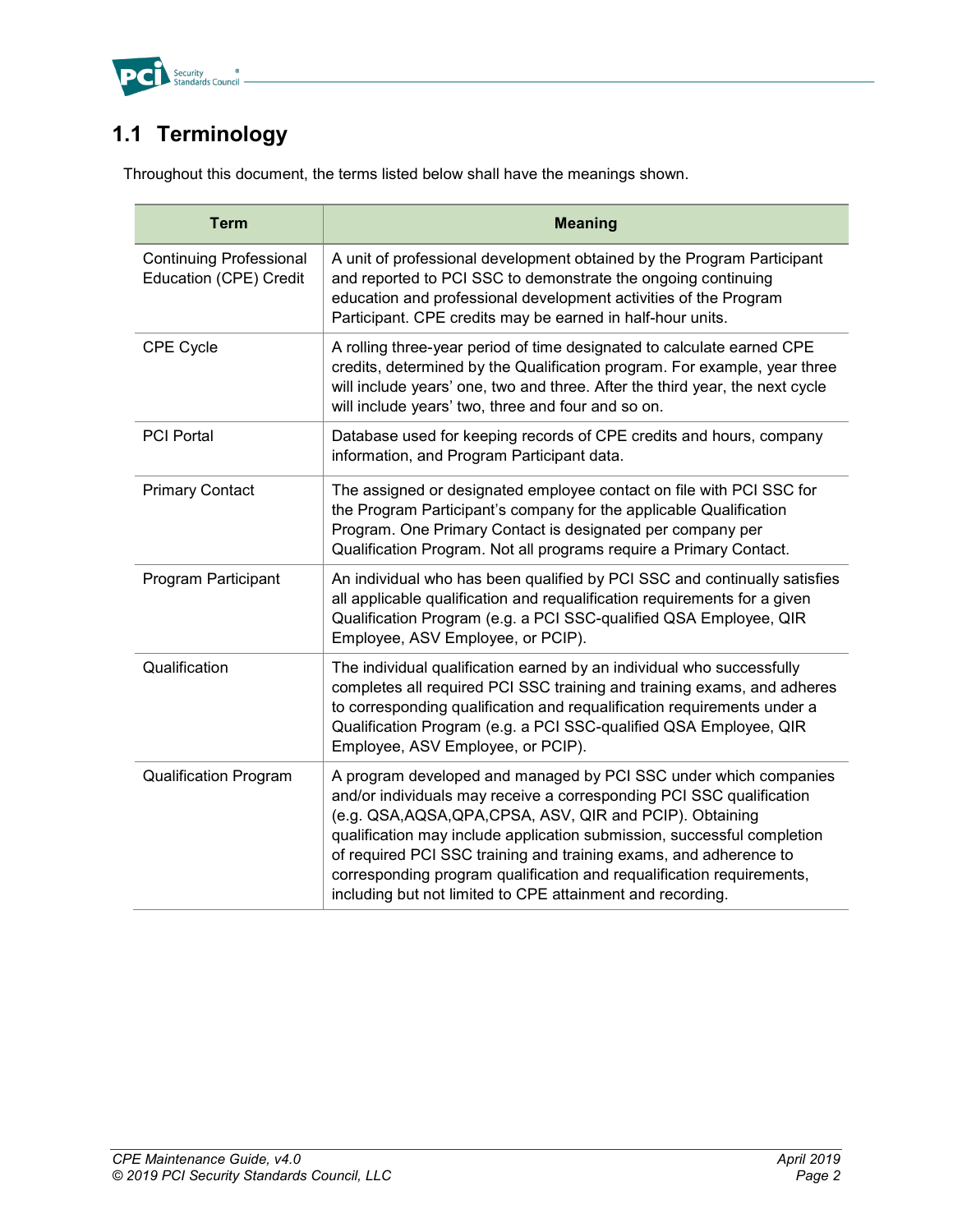

#### **1.2 General Requirements**

Program Participants are required to earn and submit CPE credits to maintain qualification. Table 1 provides an overview of the minimum CPE credits required by program per year and rolling CPE Cycle. CPEs must be earned (completed) during the CPE Cycle prior to the expiration date for requalification.

| <b>Minimum CPE Requirements</b>                                    |                                                                                |                                                    |  |
|--------------------------------------------------------------------|--------------------------------------------------------------------------------|----------------------------------------------------|--|
| Program                                                            | Annual                                                                         | <b>Rolling 3-year Cycle</b>                        |  |
| <b>ASV</b>                                                         | 20                                                                             | 120                                                |  |
| <b>CPSA (Physical Assessor with no industry</b><br>certifications) | 10<br>30                                                                       |                                                    |  |
| CPSA (Logical Assessor)                                            | There is no requirement to submit evidence of CPEs                             |                                                    |  |
| <b>PCIP</b>                                                        | 10                                                                             | 30                                                 |  |
| <b>QPA</b>                                                         | 20                                                                             | 120                                                |  |
| <b>QSA</b>                                                         | 20                                                                             | 120                                                |  |
| Associate QSA                                                      | 20                                                                             | 120                                                |  |
| PFI, PA-QSA, 3DS Assessor, QSA (P2PE),<br>and PA-QSA (P2PE)        | There are no additional CPE requirements beyond<br>those established for QSAs. |                                                    |  |
| $ISA***$                                                           |                                                                                | There is no requirement to submit evidence of CPEs |  |
|                                                                    | ***Recommendation: Adhere to CPE requirements<br>established for QSAs          |                                                    |  |

**Table 1: PCI SSC CPE Requirements by Qualification Program**

Note: CPE credit may be earned and reported in half-hour increments, i.e., 0.5, 1.0, 1.5, etc.

A Program Participant must submit the minimum annual or rolling three-year CPE requirements for the applicable program in order to be eligible to enroll in requalification training. A Program Participant's enrollment in requalification training will be confirmed following the acceptance of CPEs.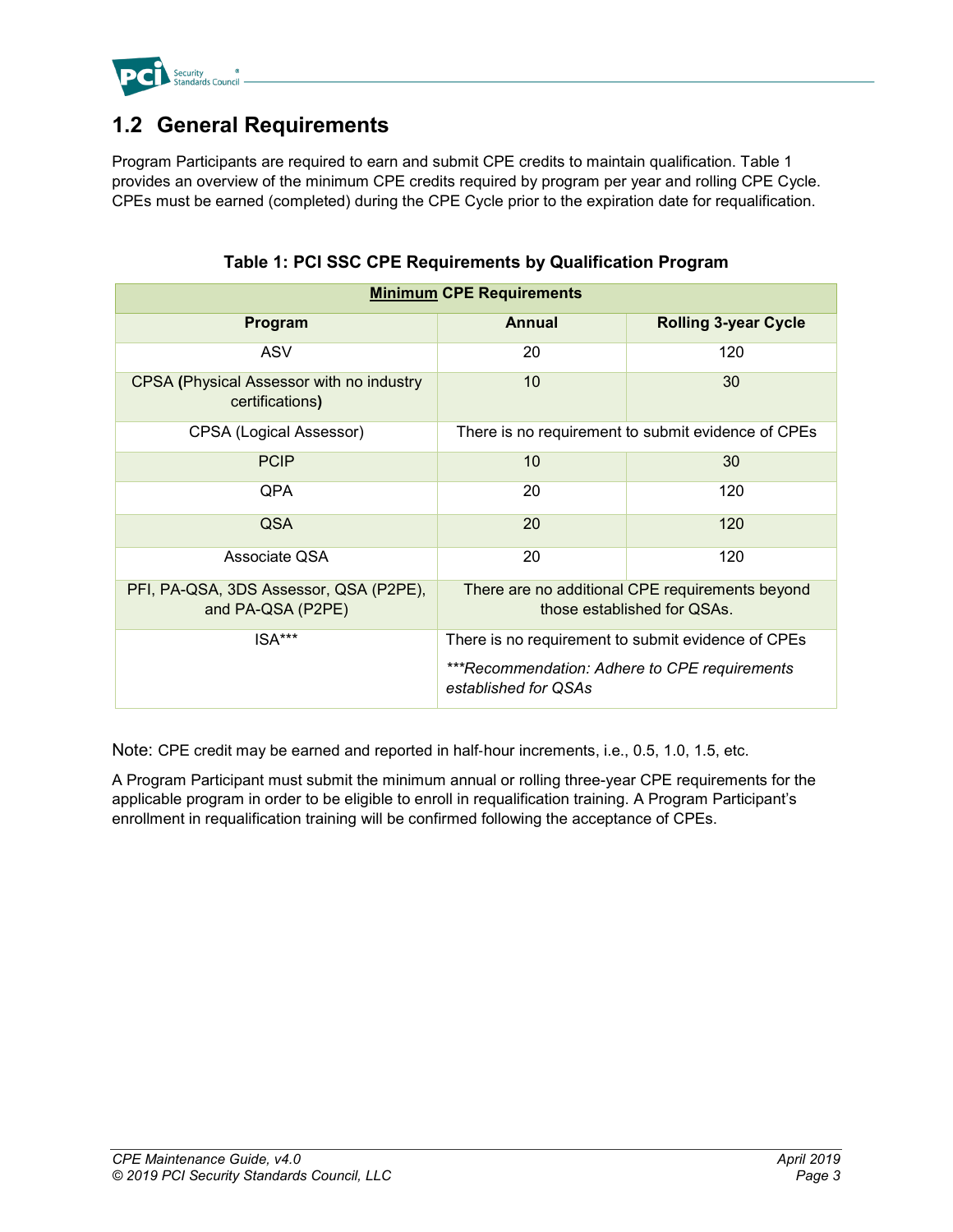

#### **2 Eligible Activities to Obtain CPE Credits and Acceptable Evidence**

A Program Participant may obtain approved CPE credits using one or more of the following methods. Please note that CPE credits are not earned for day-to-day activities performed as part of an individual's employment. CPEs must be appropriate to the maintenance or advancement of the Program Participant's knowledge or ability to perform tasks relevant to the PCI SSC standards and/or their applicable Qualification Program. CPE credits may be used to meet requirements for multiple PCI Qualifications when the eligible activity satisfies the job-related knowledge required by each Qualification.

Evidence should be in the form of course transcripts, certificates/proof of attendance/completion, research/prep notes for speaking or teaching engagements. For online courses that do not provide any of the above, a screenshot (that includes a date/time stamp) is sufficient. At a minimum, each record must include the name of the attendee, name of the sponsoring organization, activity title, activity description (including hours), and the date of the activity. Program Participants must retain evidence of CPE credits for 12 months following each CPE cycle. *Note: the table below is only a guide and not an all-inclusive list of evidence that may be accepted.*

#### **2.1 PCI SSC Activities**

| <b>Activity Type</b>                                | <b>Description/Criteria</b>                                                                        | <b>Maximum CPEs</b><br>credits allowed                    | <b>Acceptable Evidence</b>                                                                                                                                                                                                                                                                                      |  |
|-----------------------------------------------------|----------------------------------------------------------------------------------------------------|-----------------------------------------------------------|-----------------------------------------------------------------------------------------------------------------------------------------------------------------------------------------------------------------------------------------------------------------------------------------------------------------|--|
| Conferences                                         | Community Meetings and<br>assessor Sessions                                                        | No limit                                                  | - CPE letter provided by PCI SSC (upon<br>request)                                                                                                                                                                                                                                                              |  |
| <b>Training Courses</b>                             | New or Re-qualifying PCI<br>SSC training course*                                                   | No limit                                                  | For new PCI SSC training:<br>- CPE letter provided by PCI SSC<br>For re-qualifying PCI SSC training:<br>- CPE letter provided by PCI SSC, or<br>- Email notification of completion from PCI<br><b>SSC</b><br>*Note: At the time of this publication, QSAs<br>may obtain their CPE letter via the PCI<br>Portal. |  |
| Webinars                                            | Hosted by PCI SSC                                                                                  | No limit                                                  | - CPE letter provided by PCI SSC                                                                                                                                                                                                                                                                                |  |
| <b>Special Interest</b><br>Groups (SIG)             | - SIG involvement<br>Providing feedback during<br>open feedback period                             | 10 CPE credits<br>annually/30 per 3<br>year rolling cycle | - Name of the SIG, description of activities<br>done to support the SIG), and<br>emails/correspondence with PCI SSC<br>reflecting SIG work<br>- Details regarding the feedback provided<br>(i.e., what feedback was provided)                                                                                   |  |
| Examination for<br>additional PCI<br>certifications | Two (2) CPE credits are<br>earned for each examination<br>hour when a passing score<br>is achieved | No limit                                                  | - CPE letter provided by PCI SSC (upon<br>request)                                                                                                                                                                                                                                                              |  |
| Other                                               | Any additional activities<br>communicated as eligible for<br><b>CPE</b> credits                    | No limit                                                  | - CPE letter provided by PCI SSC (upon<br>request)                                                                                                                                                                                                                                                              |  |

#### **Table 2: PCI SSC Activities**

*Note: One (1) CPE credit is earned per hour of attendance unless otherwise specified.*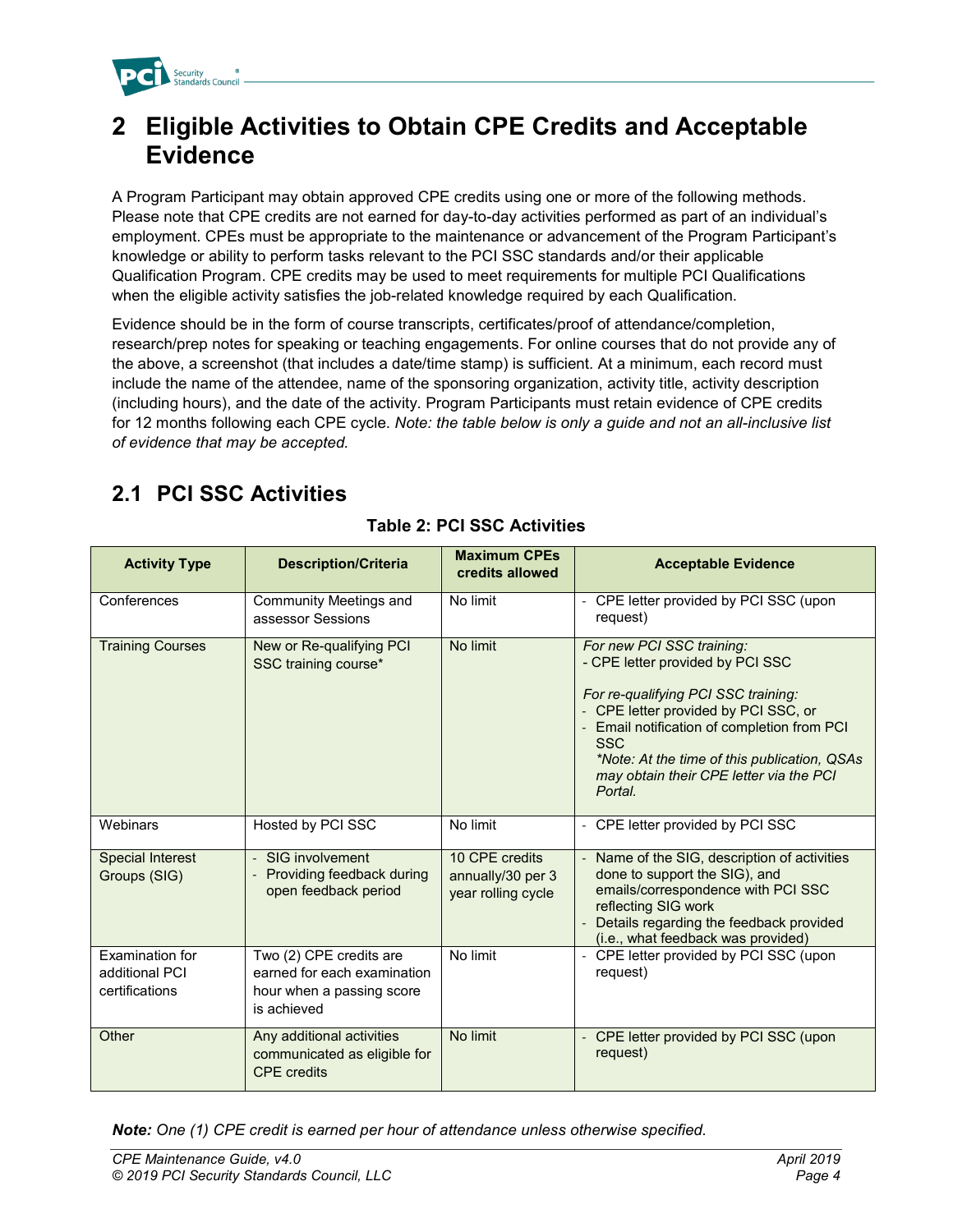

#### **2.2 Other Qualified Training Activities**

| <b>Activity Type</b>                                                                          | <b>Description/Criteria</b>                                                                                                                                      | <b>Maximum CPE</b><br>credits allowed                     | <b>Acceptable Evidence</b>                                                                                                                                                                                                                                                         |
|-----------------------------------------------------------------------------------------------|------------------------------------------------------------------------------------------------------------------------------------------------------------------|-----------------------------------------------------------|------------------------------------------------------------------------------------------------------------------------------------------------------------------------------------------------------------------------------------------------------------------------------------|
| <b>Industry Conferences</b>                                                                   | Any conference related<br>to information security.<br>One (1) CPE per hour of<br>attendance at each<br>session.                                                  | No limit                                                  | - Proof of attendance                                                                                                                                                                                                                                                              |
| Completion of higher<br>academic courses                                                      | Must receive passing<br>score (online courses are<br>accepted). One (1) CPE<br>credit for each hour<br>spent in class or for<br>online class.                    | No limit                                                  | - Copy of official course transcripts                                                                                                                                                                                                                                              |
| Computer-Based<br>Training (CBT),<br>webinars, webcasts,<br>and podcasts                      | Only the maximum<br>number of CPE credits<br>recommended by the<br>self-study provider are<br>allowed. Minimum<br>duration $-50$ minutes                         | No limit                                                  | - Certificate of completion, or<br>Email confirmation of course attendance, or<br>- Screenshot that includes the name of the<br>name of the attendee, name of the<br>sponsoring organization, activity title,<br>activity description (including hours), and a<br>date/time stamp. |
| Self-study for an<br>additional<br>professional<br>certification                              | -One (1) CPE credit per<br>hour spent on self-paced<br>certification prep courses<br>and practice exams                                                          | 30 CPE credits<br>annually/90 per 3<br>year rolling cycle | Log of time spent that includes materials<br>used (i.e. websites, books, etc.), dates, and<br>length of time spent                                                                                                                                                                 |
| Examination for<br>additional<br>professional industry<br>certifications                      | Two (2) CPE credits are<br>earned for each<br>examination hour when a<br>passing score is<br>achieved                                                            | No limit                                                  | - Certification letter, or<br>- Notification of a passing score                                                                                                                                                                                                                    |
| Information security<br>magazine quizzes                                                      | (ISC) <sup>2</sup> 's InfoSecurity<br>Professional magazine<br>- Two (2) CPE credits<br>per issue/quiz<br><b>ISACA® Journal - One</b><br>(1) CPE credit per quiz | No limit                                                  | - Certificate of completion, or<br>- Screenshot of passing score with date of<br>completion and name of quiz                                                                                                                                                                       |
| Presentation,<br>teaching/lecture and<br>guest speaking<br>related to information<br>security | Two (2) CPE credits for<br>preparation; one (1) CPE<br>credit for each single<br>hour of delivery                                                                | 10 CPE credits<br>annually/30 per 3<br>year rolling cycle | - Preparation notes, records of time spent,<br>and PowerPoint/video of the presentation                                                                                                                                                                                            |
| <b>Publish security</b><br>articles and other<br>literature                                   | One (1) CPE credit per<br>page of content                                                                                                                        | 5 CPE credits<br>annually/15 per 3<br>year rolling cycle  | - Website or medium, date of the article, title<br>of the article, and page number (if<br>applicable)                                                                                                                                                                              |
| Industry-relevant<br>training                                                                 | One (1) CPE credit per<br>hour of training                                                                                                                       | No limit                                                  | - Certificate of completion                                                                                                                                                                                                                                                        |

#### **Table 3: Other Qualified Training Activities**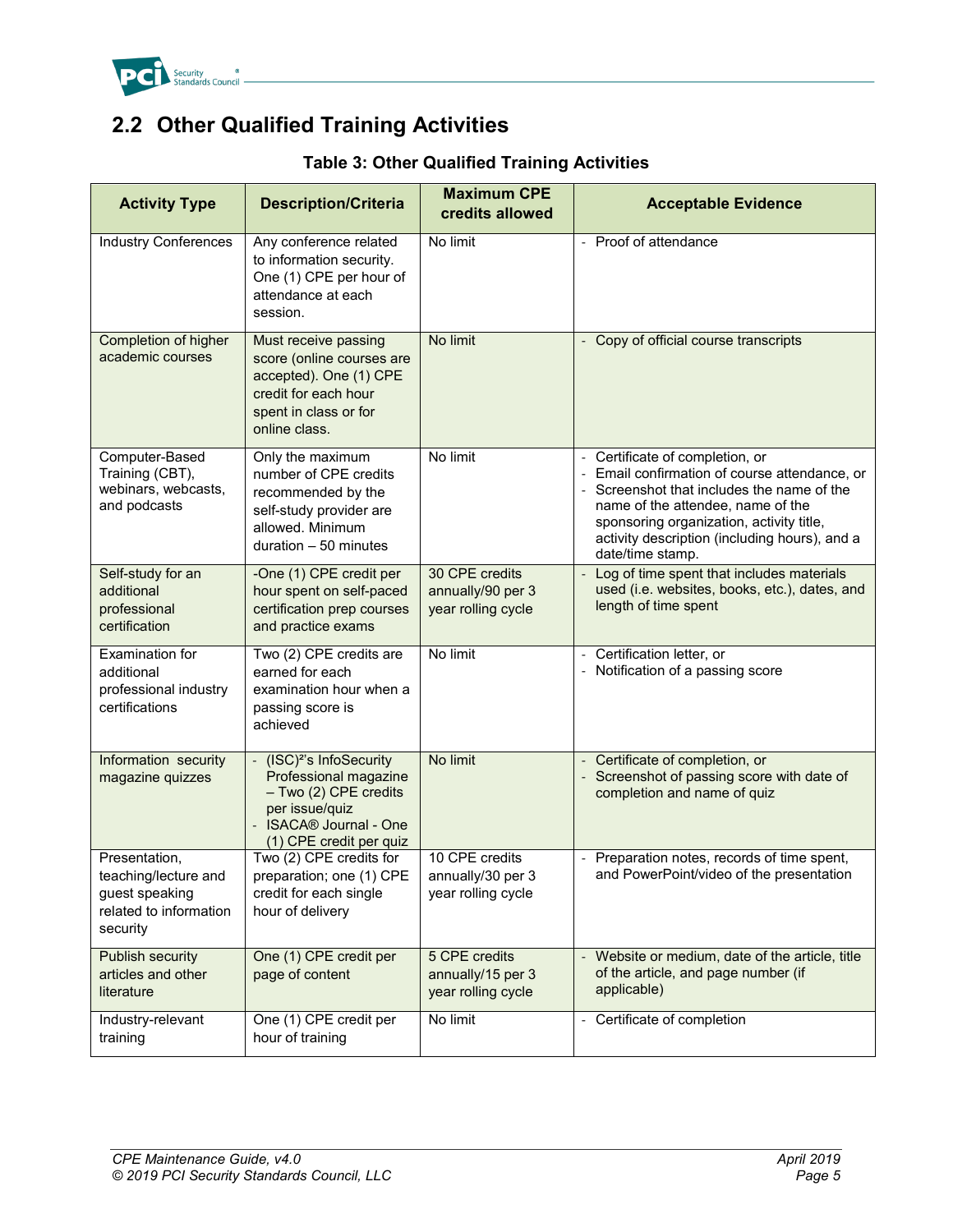

#### **3 Obtaining and Reporting CPE Credits**

The Program Participant is responsible for:

- Completing the CPE requirements established in Table 1 above for each Qualification Program in which they participate.
- Reporting all valid and applicable earned annual CPE credits obtained during the prior 12 months to PCI SSC
- Responding to any and all inquiries from PCI SSC regarding CPEs submitted for credit toward qualification requirements

The Primary Contact, as applicable, is responsible for:

Reviewing, approving and submitting CPEs for Program Participants